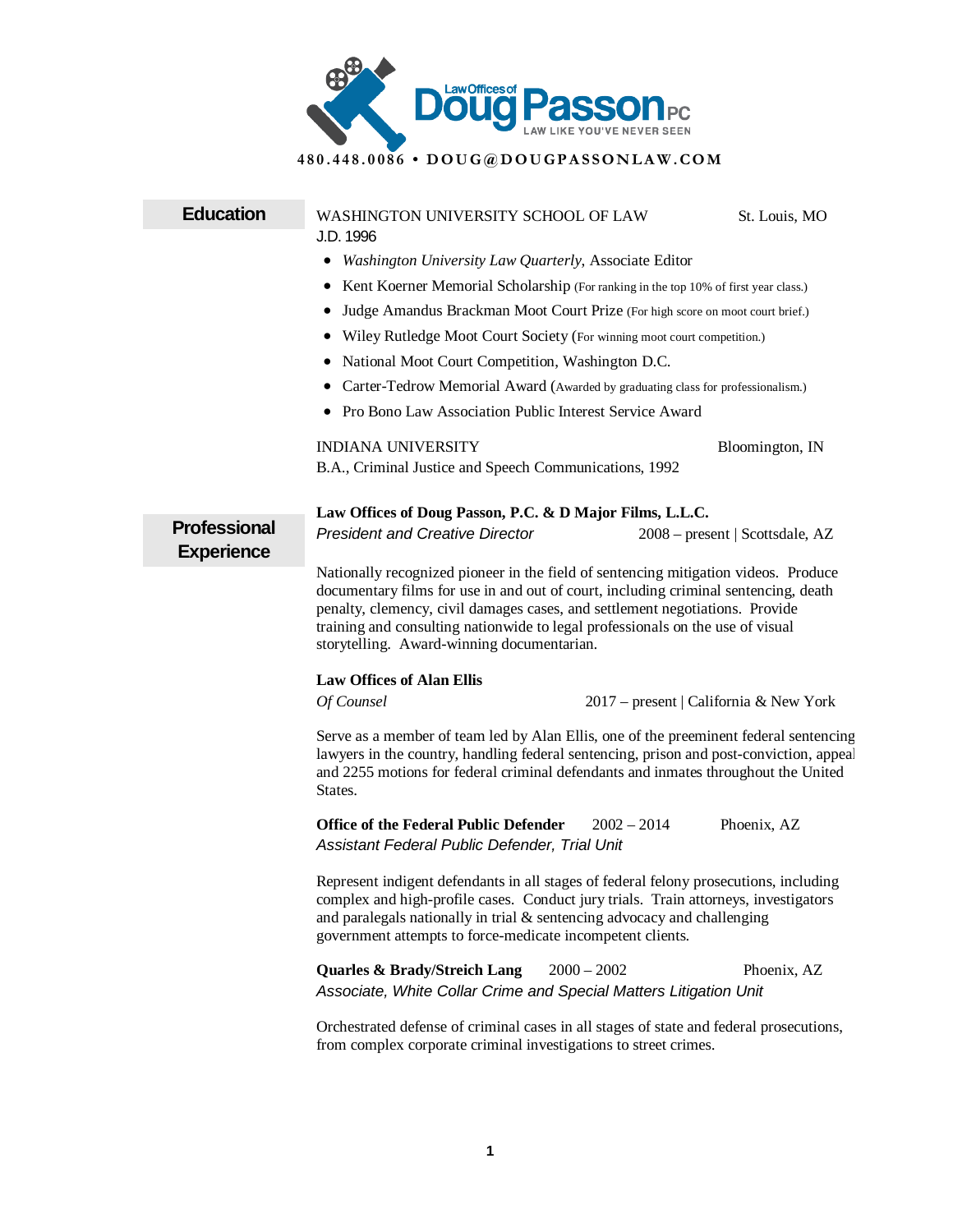Carried a continuous caseload ofthirty to forty serious state felonies. Conducted numerous first and second chair jury and bench trials, preliminary hearings, and miscellaneous evidentiary hearings.

**Publications** *Attempted Burglary As a "Violent Felony" Under the Armed Career Criminal*  Act: Avoiding a "Serious Potential Risk" of Confusion in the Wake of Taylor v. United States, 495 U.S. 575 (1990), 73 WASH U. L.Q. 1649 (1995).

> *High Times and Misdemeanors: Warrantless Arrests for Misdemeanors Not Committed in the Presence of an Officer*, FOR THE DEFENSE, Vol. 7, Issue 3 (1997).

*The Drug Court Experience*, FOR THE DEFENSE, Vol. 7, Issue 7 (1997).

*Overcoming the Insanity Concerning Proposition 200 and Prior Violent Crimes*, FOR THE DEFENSE, Vol. 10, Issue 4 (2000).

*If the Grand Jury Will Indict a Ham Sandwich, Something is Not Kosher About A.R.S. § 13-901.01(B)*, FOR THE DEFENSE, Vol. 10, Issue 4 (2000) (co-authored).

*Mitigation and the Movies: Using Moving Pictures to Put Your Client In The Best Light at Sentencing*, THE DEFENDER, Spring 2007, reprinted in THE LIBERTY LEGEND, Vol. III, Issue 5, Summer 2007.

*Forced Medication After* United States v. Sell: *Fighting a Client's 'War on Drugs' – Part One*, THE CHAMPION, May/June 2008 (co-authored).

*Forced Medication After* United States v. Sell: *Fighting a Client's 'War on Drugs' – Part Two*, THE CHAMPION, October 2008 (co-authored).

*Using Mitigation Videos to Build the Bridge of Empathy at Sentencing,* Cultural Issues in Criminal Defense (3rd ed.) (Linda Friedman Ramirez ed., 2010).

*Using Mitigation Videos to Build the Bridge of Empathy at Sentencing (Revised & Updated)*, THE CHAMPION, June 2014.

*Winning at Sentencing with Theories, Themes, & the Creative Demonstration of Truth*, THE CHAMPION, March 2017.

*Story for Lawyers* (Blog) January 2017 – present. [\(www.dougpassonlaw.com\)](http://www.dougpassonlaw.com/)

*The Do-It-Yourself Video Equipment Guide for Lawyers & Legal Professionals*, E-Book, 1st Ed., September 2017

*Does an Acquittal Now Matter at Sentencing? Reining In Relevant Conduct Throu a Recent Restitution Ruling*, co-authors Allenbaugh & Ellis, White Collar Crime Report, 13 WCR 59, Jan. 19, 2018 (BNA).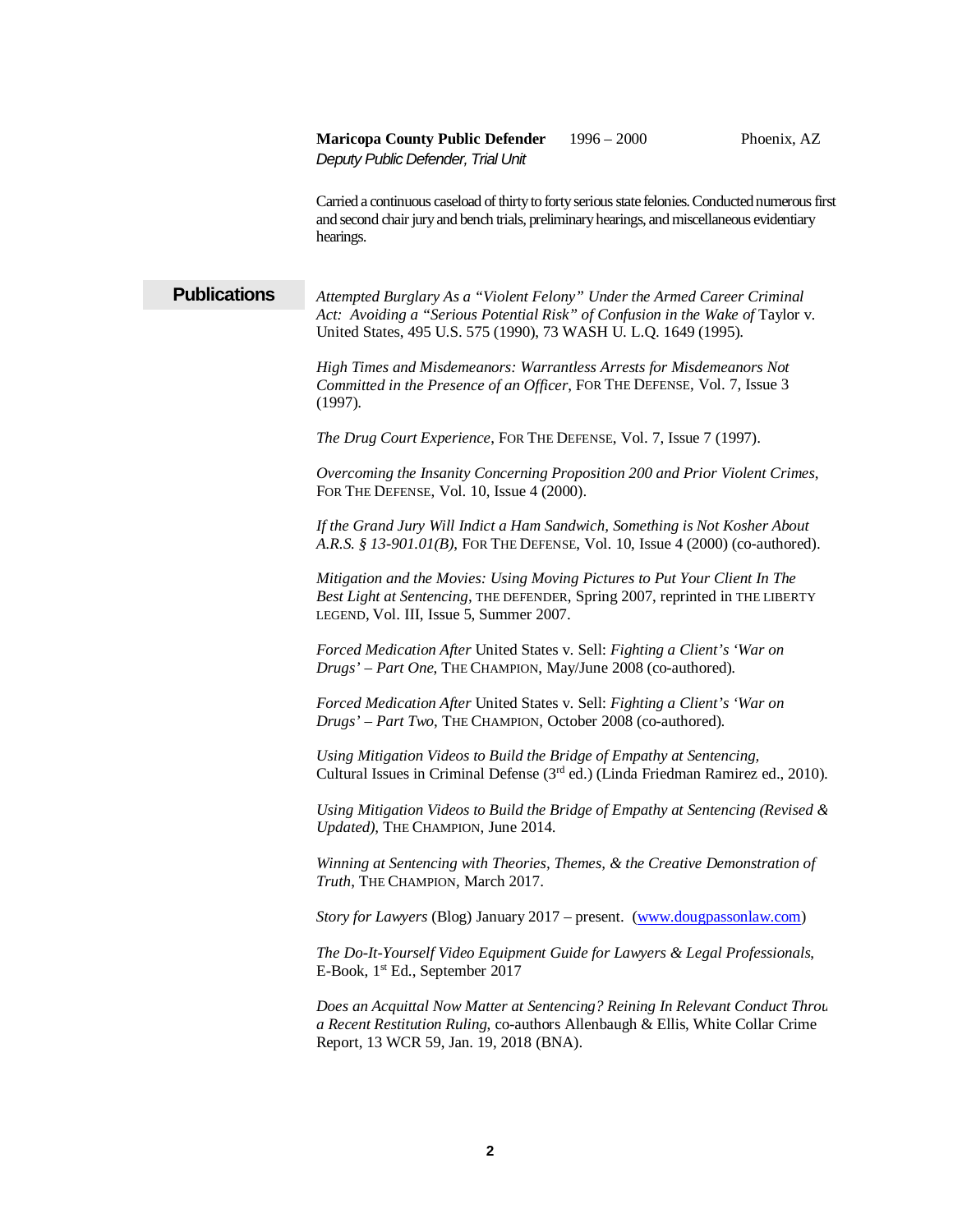## **Teaching**

**Experience** Legal Research and Writing Teacher's Assistant, 1995-96

Maricopa County Public Defender Training College, 1998-2002

Federal Defender Seminar, "Federal Practice Pointers", Phoenix, 2004

Advanced Federal Defender Training, "Mitigation and the Movies: Using Moving

 Pictures to Put Your Client in The Best Light at Sentencing", Miami, 2007 Arizona Attorneys for Criminal Justice, Winter Seminar, "Cross-Examining

Expert Witnesses", Prescott, 2007

Arizona Public Defender Assn., "Mitigation and the Movies", Tempe, 2007

National Assn. of Criminal Defense Lawyers, "Litigating Forced

Medication Cases", San Francisco, 2007

National Defender Investigator Assn., "Mitigation and the Movies", Las Vegas, 2007

Arizona Bar CLE by The Sea, "Mitigation and the Movies", San Diego, 2008

Western All-Star Conference, "Mitigation and the Movies", Boise, 2008

National Sentencing Advocacy Seminar, "Persuasive Sentencing Hearings", Chicago, 2008

Arizona Public Defender Assn., "Mitigation and the Movies", and "Litigating Forced Medication Cases", Tempe, 2008

Federal Defender Training, "Mitigation and the Movies", Nashville, 2008

Federal Defender Training, "Mitigation and the Movies", Syracuse, 2008

Federal Defender Training, "Mitigation and the Movies", Honolulu, 2008

Federal Defender Training, "Fifth Amendment Challenges to Polygraphs In Sex Offender Treatment", Phoenix, 2009

Washington University School of Law, Access to Justice Symposium, St. Louis, 2009

National Sentencing Advocacy Seminar, "Persuasive Sentencing Hearings", Santa Fe, 2009

National Defender Investigator Assn., "Mitigation and the Movies", Daytona, 2009

Arizona Public Defender Assn., "Mitigation and the Movies", and "Fifth Amendment Challenges to Polygraphs in Sex Offender Treatment", Tempe, 2009

- Advanced Federal Defender Training, "First Annual Federal Public Defender Sentencing Film Festival" and "Fifth Amendment Challenges to Polygraphs in Sex Offender Treatment", Minneapolis, 2009
- Arizona Bar CLE by The Sea, "*The Staircase*: Lessons Learned in a Hard Fought Case", San Diego, 2009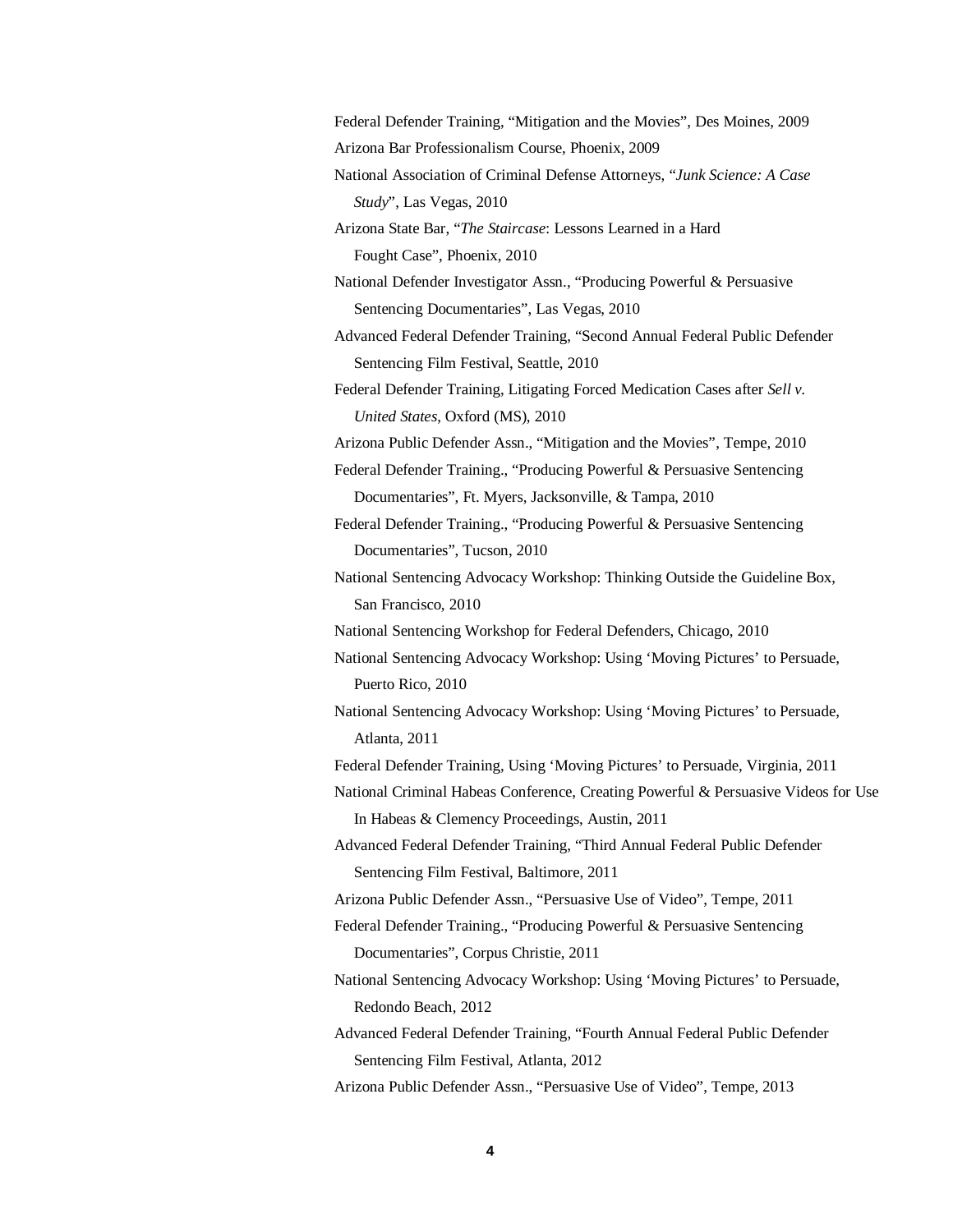Federal Defender Training., "Persuasive Use of Video", Phoenix, 2013

- Arizona Public Defender Assn., "Using 'Moving Pictures' to Persuade", "Video Production for Legal Professionals", & "Everything I Need to Know About Defending I Learned at the Movies", Tempe, 2014
- Center for American & International Law, "Transforming the Data into a Persuasive Narrative", Plano, TX, 2014
- The Fight for Life Death Penalty Conference, "Death Penalty Mitigation Videos", Phoenix, 2014

National Sentencing Advocacy Workshop: Using 'Moving Pictures' to Persuade, New Orleans, 2015

National Sentencing Advocacy Workshop: Using 'Moving Pictures' to Persuade, University of Toledo School of Law, 2015

Arizona Public Defender Assn., "Everything I Need to Know About Defending I Learned at the Movies" (Updated), Tempe, 2015

Federal Capital Habeas Project, Faculty (Clemency Video Panel), Philadelphia 2015

Sentencing Video Consult Program, Federal Defender Office, M.D. Florida, 2015

Sentencing Video Consult Program, Federal Defender Office, S.D. Ohio, 2015

National Defender Investigator Assn., "Producing Powerful & Persuasive

Sentencing Documentaries", San Diego, 2015

National Sentencing Advocacy Workshop, Using 'Moving Pictures' to Persuade, La Jolla, 2016

National Defender Investigator Assn., "Anatomy of a Sentencing Video", Chicago, 2016 Advanced Federal Defender Training, "Theories, Themes & the Creative Demonstration of Truth" & "Using Moving Pictures to Persuade", Pittsburgh, 2016

National Sentencing Advocacy Workshop, Using 'Moving Pictures' to Persuade, Hartford, 2016

Metropolitan Public Defender Services, Full-day mitigation video training workshop, Portland, 2016

American Bar Association Annual Meeting, "The Art & Science of Visual Advocacy", San Francisco, 2016

Federal Public Defender, Full-day mitigation video training workshop, St. Louis, 2016 Federal Public Defender, Full-day mitigation video training workshop, Dallas, 2016

Federal Death Penalty Resource Counsel, 2016 Strategy Session, Using Moving

Pictures & Video to Convince Decision-Makers, Denver, 2016.

National Sentencing Advocacy Workshop, Using 'Moving Pictures' to Persuade, Albuquerque, 2017

National Sentencing Advocacy Workshop, Using 'Moving Pictures' to Persuade,